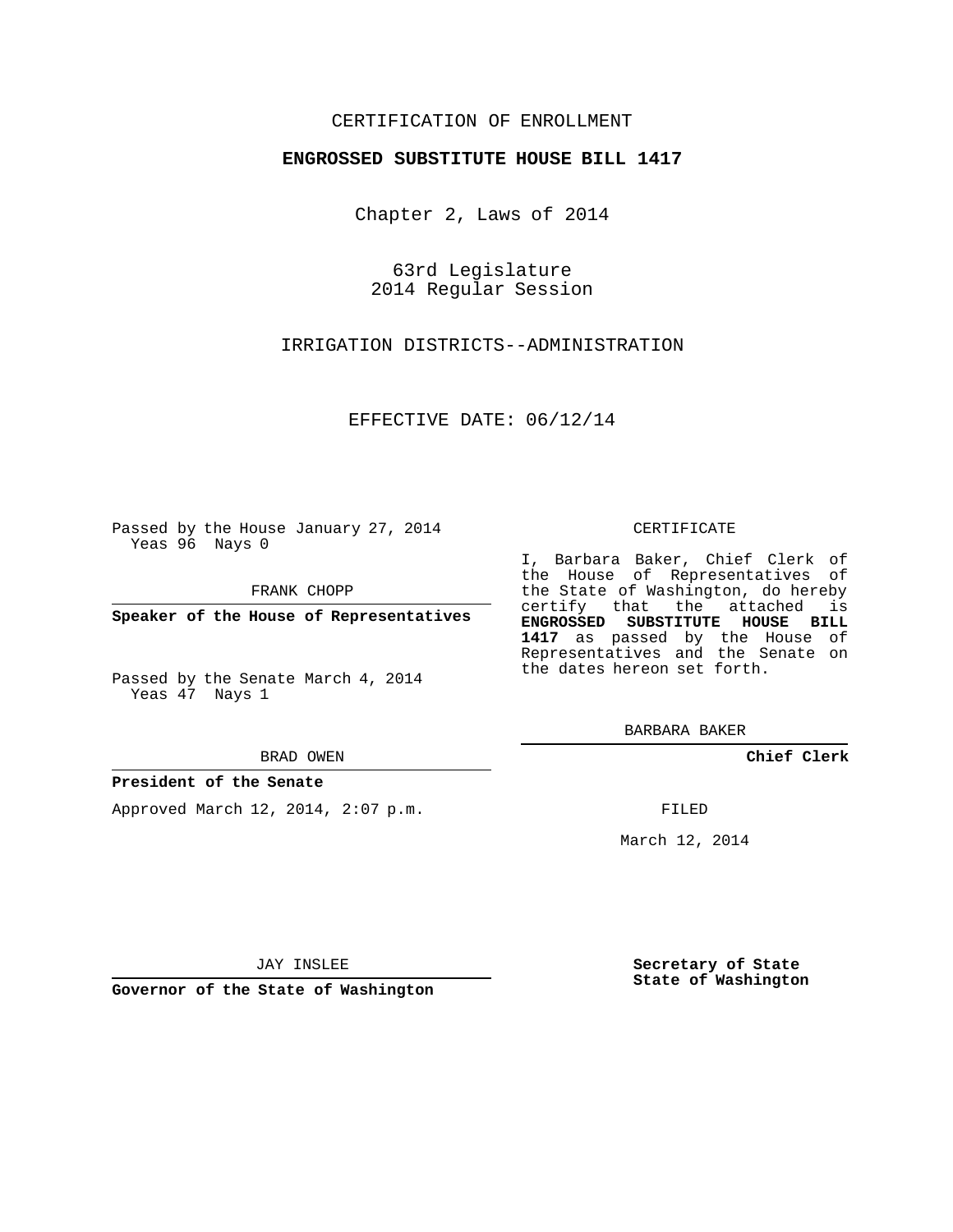# **ENGROSSED SUBSTITUTE HOUSE BILL 1417** \_\_\_\_\_\_\_\_\_\_\_\_\_\_\_\_\_\_\_\_\_\_\_\_\_\_\_\_\_\_\_\_\_\_\_\_\_\_\_\_\_\_\_\_\_

\_\_\_\_\_\_\_\_\_\_\_\_\_\_\_\_\_\_\_\_\_\_\_\_\_\_\_\_\_\_\_\_\_\_\_\_\_\_\_\_\_\_\_\_\_

Passed Legislature - 2014 Regular Session

## **State of Washington 63rd Legislature 2014 Regular Session**

**By** House Local Government (originally sponsored by Representatives Manweller, Fagan, and Warnick)

READ FIRST TIME 02/14/13.

1 AN ACT Relating to the administration of irrigation districts; and amending RCW 87.03.135, 87.03.620, 87.03.630, 87.06.030, 87.03.437, and 87.03.015.

BE IT ENACTED BY THE LEGISLATURE OF THE STATE OF WASHINGTON:

 **Sec. 1.** RCW 87.03.135 and 1994 c 117 s 1 are each amended to read as follows:

 An irrigation district has the power to sell or lease personal property owned by the district whenever its board of directors, by resolution: Determines that the property is not necessary or needed for the use of the district; and authorizes the sale or lease. No sale or lease of such property shall be made until notice of the sale or lease is given by publication at least twenty days before the date of the sale or lease in a newspaper of general circulation in the county where the property or part of the property is located or, if there is no such newspaper in the county, in a newspaper of general circulation published in an adjoining county. The publication shall be made at least once a week during three consecutive weeks before the day fixed for making the sale or lease. The publication shall contain notice of the intention of the board of directors to make the sale or lease and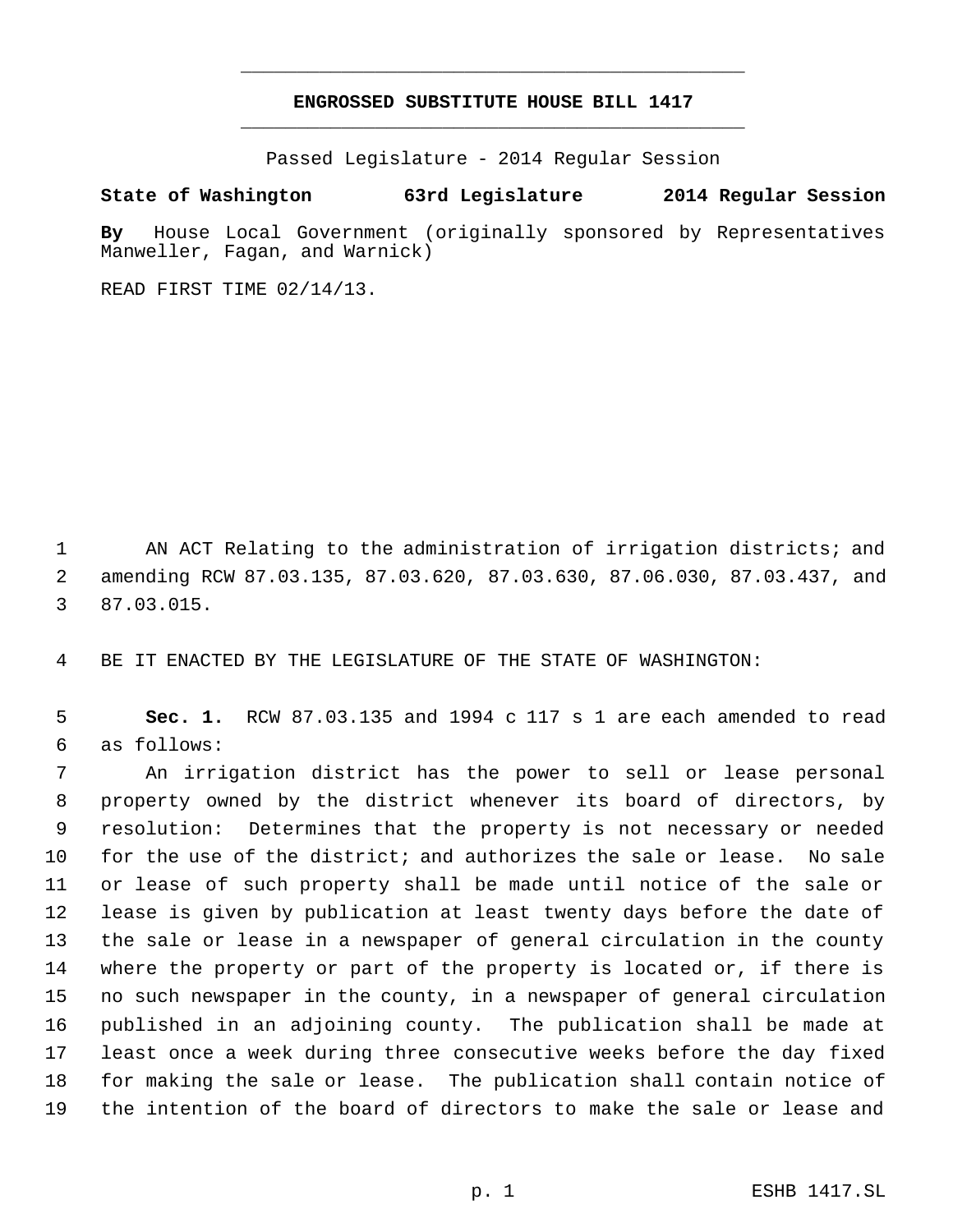shall state the time and place at which proposals for the sale or lease will be considered and at which the sale or lease will be made. Any such property so sold or leased shall be sold or leased to the highest and best bidder.

 The provisions of this section relating to publication of notice shall not apply when the value of the property to be sold or leased is 7 less than ((five hundred)) ten thousand dollars.

 **Sec. 2.** RCW 87.03.620 and 1939 c 150 s 2 are each amended to read as follows:

 Upon the filing of the petition, the board shall fix a time and place for the hearing of the same which shall not be less than thirty 12 days and not more than ((forty-five)) one hundred eighty days from the date of said filing; and the board shall cause a notice of such hearing to be published prior to said hearing in three consecutive weekly issues of the official newspaper of each county in which any of said land prayed to be included is situated.

 **Sec. 3.** RCW 87.03.630 and 1939 c 150 s 4 are each amended to read as follows:

 The board of directors of the district shall meet at the time and place specified in the notice and shall have full authority to determine all matters pertaining to the petition, including the denial as well as the granting of said petition or any part thereof; and if it appears at said hearing, or at any adjournment thereof which may be had 24 not to exceed in all ((thirty)) one hundred eighty days, that the land or any portion thereof petitioned to be included within the district, is susceptible of irrigation from the water supply and system of works of the said district and will be benefited by such irrigation; and if at said hearing or at any adjournment thereof as aforesaid, not more than fifty percent of the holders of title or evidence of title to the lands described in the petition and proposed to be included file their objections in writing to the inclusion of such land within the time and 32 as  $((\text{in}-\text{this}-\text{act}))$  provided in RCW  $87.03.615$  through  $87.03.640$ , the said board shall make and enter in the records of their proceedings an order including said land, or such portion thereof as in their judgment is susceptible of irrigation and will be benefited as aforesaid, within the operation of said district.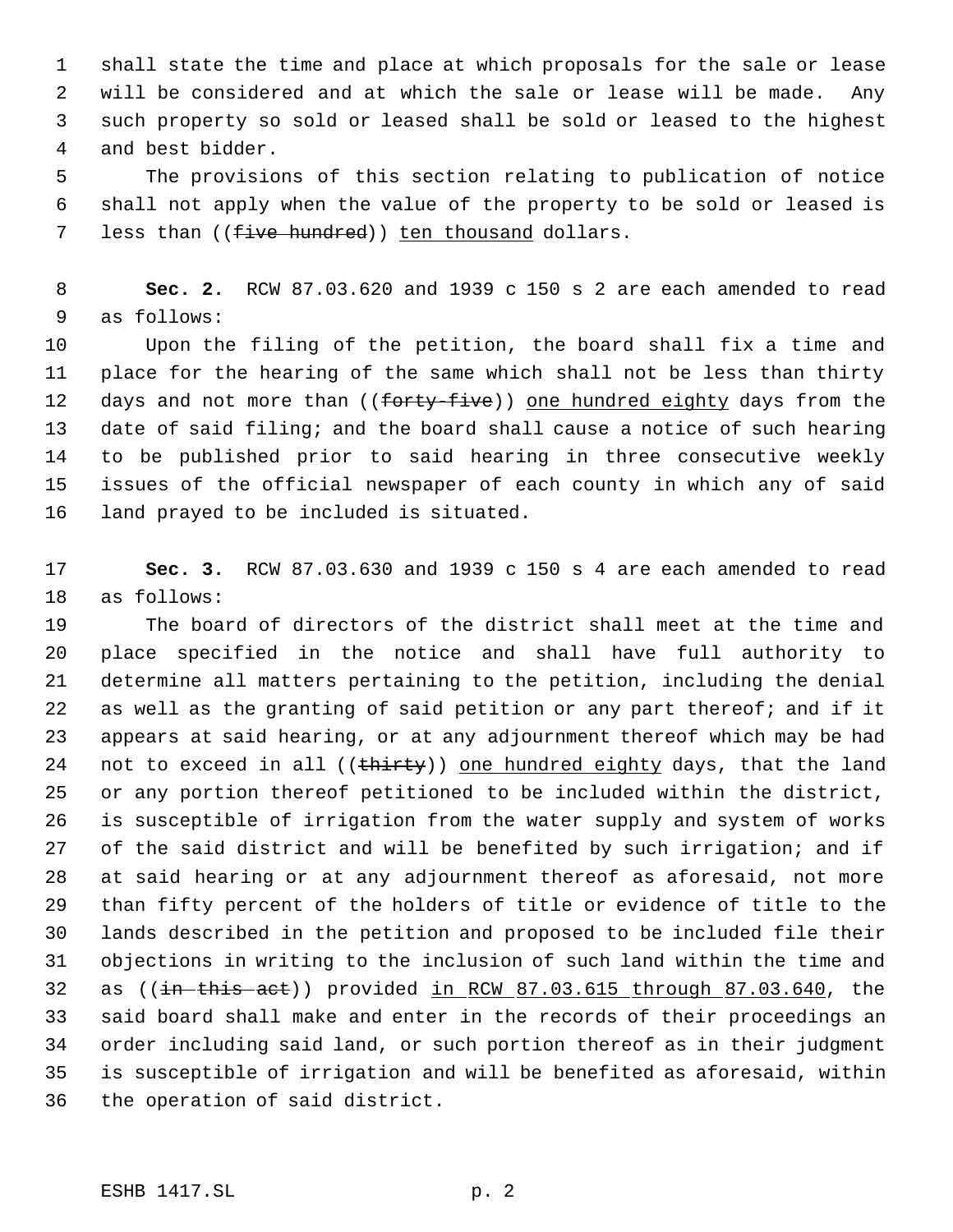1 **Sec. 4.** RCW 87.06.030 and 2004 c 215 s 4 are each amended to read 2 as follows:

3 Before preparing a certificate of delinquency, the treasurer of a 4 district that has designated its own treasurer as provided in RCW 5 87.03.440, shall ((order a title search of the property for which a 6 certificate of delinquency has been prepared to determine or verify the 7 legal description of the property to be sold and parties in interest. 8 In-districts-with-two-hundred-thousand-acres-or-more,-the-board-of 9 directors, upon-receiving the certificates of delinquency may, after 10 reviewing the amount of delinquent assessment compared to the costs of 11 foreclosure, including but not limited to title search, court filing 12 fees, costs of service, and attorneys<sup>1</sup> fees, determine that it is not 13 in-the-best-interest-of-the-district-to-commence-legal-action-to 14 foreclose-the-delinquent-assessment-liens)) provide to the board of 15 directors a list of properties that may be subject to foreclosure for 16 delinquent assessments. The board of directors shall review the list 17 of delinquent properties. After comparing the amount of the delinquent 18 assessment with the costs of foreclosure, including but not limited to 19 title search, court filing fees, costs of service, and attorneys' fees, 20 the board of directors may determine that it is not in the best 21 interest of the district to commence legal action to foreclose the 22 delinquent assessment liens. Nothing in this section precludes a 23 county treasurer from proceeding with foreclosure on parcels otherwise 24 delinquent and, in those actions, from collecting delinquent 25 assessments due under this title.

26 **Sec. 5.** RCW 87.03.437 and 2009 c 229 s 13 are each amended to read 27 as follows:

 (1) Purchases of any materials, supplies, or equipment by the district shall be based on competitive bids except as provided in RCW 87.03.435 and 39.04.280. A formal sealed bid procedure shall be used as standard procedure for the purchases made by irrigation districts. However, the board may by resolution adopt a policy to waive formal sealed bidding procedures for purchases of any materials, supplies, or 34 equipment for an amount set by the board not to exceed ((forty)) fifty thousand dollars for each purchase.

36 (2) The directors may by resolution adopt a policy to use the 37 process provided in RCW 39.04.190 for purchases of materials, supplies,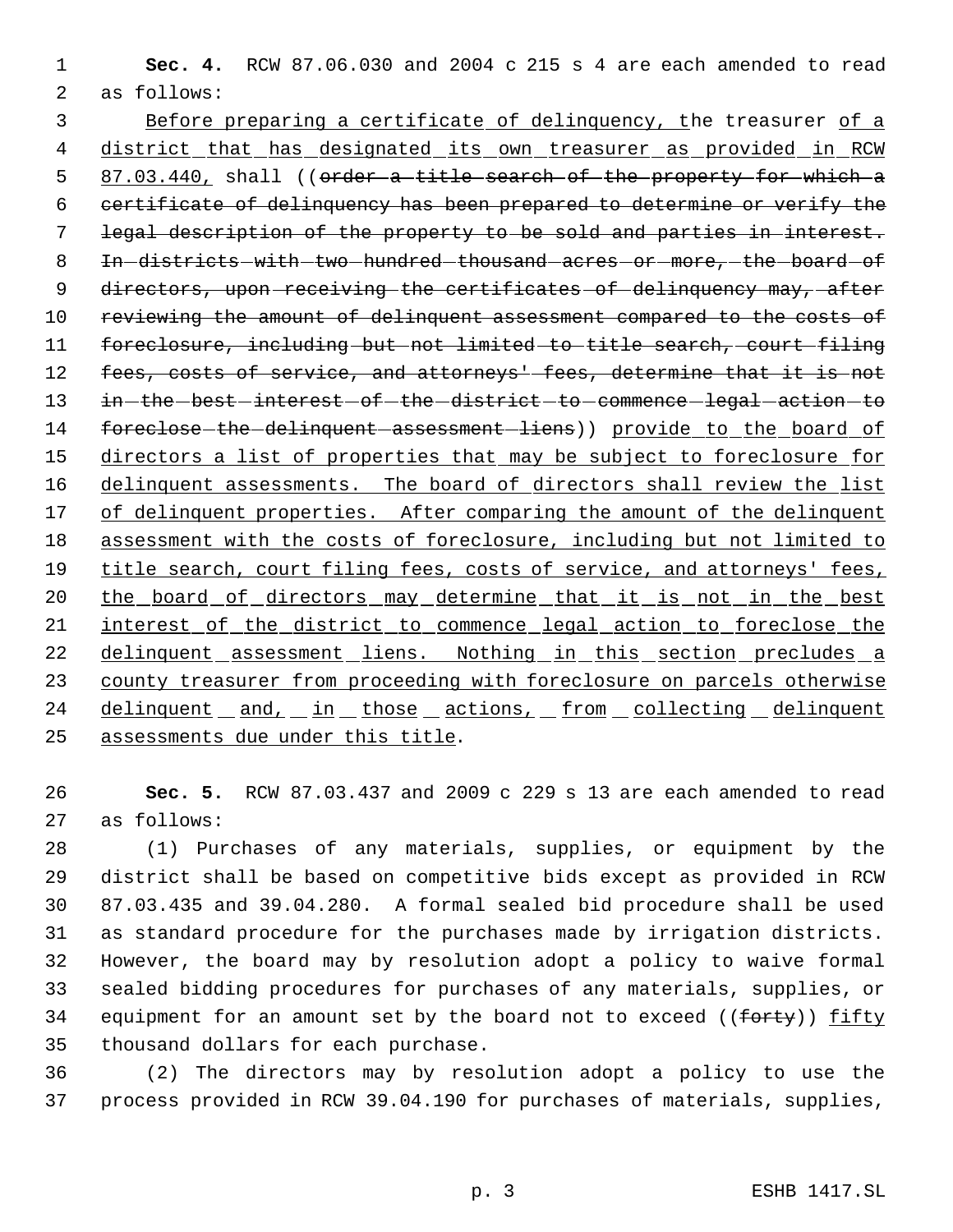or equipment when the estimated cost is between the amount established by the board under subsection (1) of this section and a maximum amount set by resolution adopted by the board for purchases up to fifty thousand dollars exclusive of sales tax.

 **Sec. 6.** RCW 87.03.015 and 1999 c 153 s 74 are each amended to read as follows:

 Any irrigation district, operating and maintaining an irrigation system, in addition to other powers conferred by law, shall have authority:

 (1) To purchase and sell electric power to the inhabitants of the irrigation district for the purposes of irrigation and domestic use, to acquire, construct, and lease dams, canals, plants, transmission lines, and other power equipment and the necessary property and rights therefor and to operate, improve, repair, and maintain the same, for the generation and transmission of electrical energy for use in the operation of pumping plants and irrigation systems of the district and for sale to the inhabitants of the irrigation district for the purposes 18 of irrigation and domestic use; and, as a further and separate grant of authority and in furtherance of a state purpose and policy of developing hydroelectric capability in connection with irrigation facilities, to construct, finance, acquire, own, operate, and maintain, alone or jointly with other irrigation districts, boards of control, other municipal or quasi-municipal corporations or cooperatives authorized to engage in the business of distributing electricity, or electrical companies subject to the jurisdiction of the utilities and transportation commission, hydroelectric facilities including but not limited to dams, canals, plants, transmission lines, other power equipment, and the necessary property and rights therefor, located within or outside the district, for the purpose of utilizing for the generation of electricity, water power made available by and as a part of the irrigation water storage, conveyance, and distribution facilities, waste ways, and drainage water facilities which serve irrigation districts, and to sell any and all the electric energy generated at any such hydroelectric facilities or the irrigation district's share of such energy, to municipal or quasi-municipal corporations and cooperatives authorized to engage in the business of distributing electricity, and electrical companies subject to the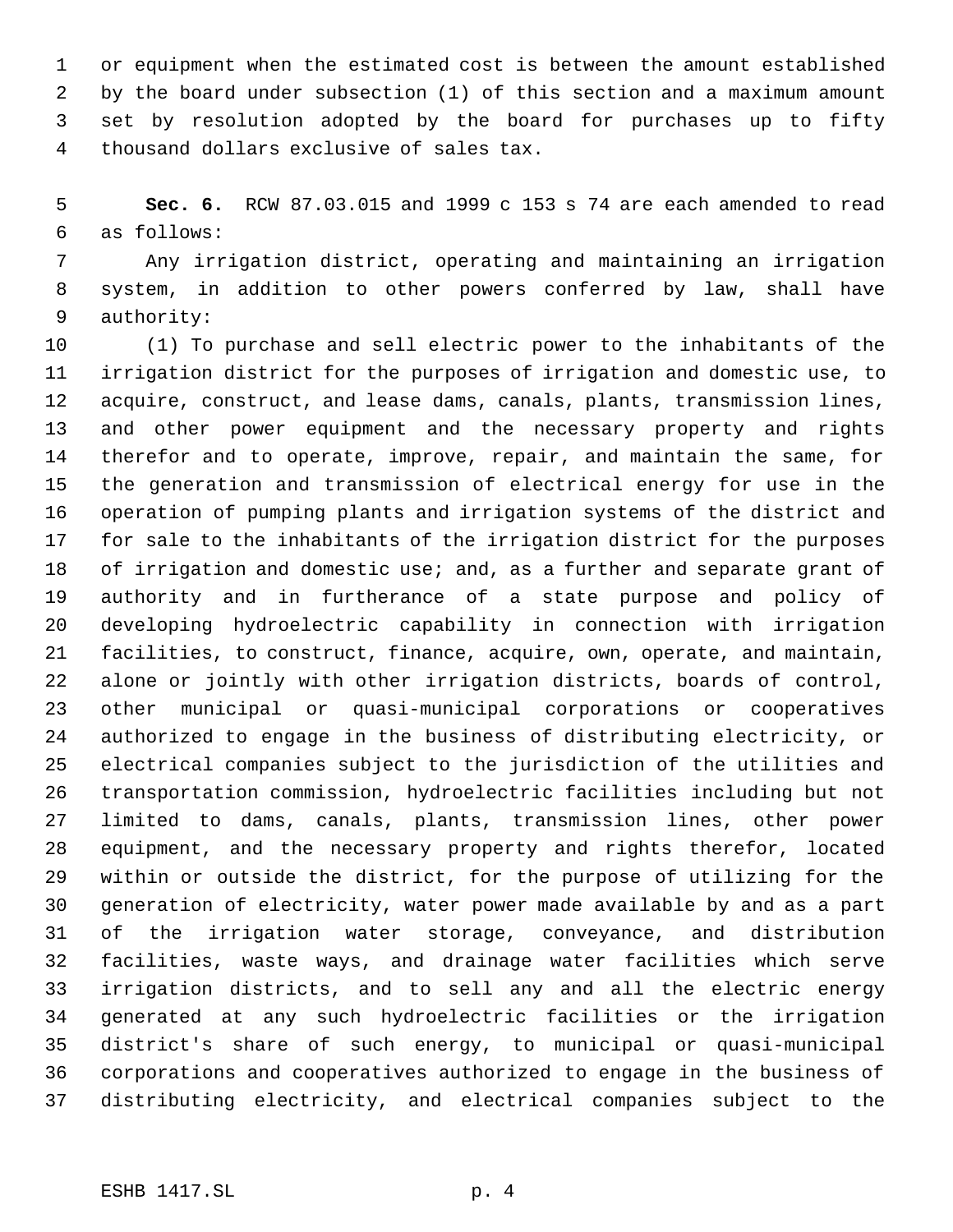jurisdiction of the utilities and transportation commission, or to other irrigation districts, and on such terms and conditions as the board of directors shall determine, and to enter into contracts with other irrigation districts, boards of control, other municipal or quasi-municipal corporations and cooperatives authorized to engage in the business of distributing electricity, and electrical companies subject to the jurisdiction of the utilities and transportation commission: PROVIDED, That no contract entered into by the board of directors of any irrigation district for the sale of electrical energy from such hydroelectric facility for a period longer than forty years from the date of commercial operation of such hydroelectric facility shall be binding on the district until ratified by a majority vote of the electors of the district at an election therein, called, held and canvassed for that purpose in the same manner as that provided by law for district bond elections.

 (2) To construct, repair, purchase, maintain or lease a system for the sale or lease of water to the owners of irrigated lands within the district for domestic purposes.

 (3) To construct, repair, purchase, lease, acquire, operate and maintain a system of drains, sanitary sewers, and sewage disposal or treatment plants as herein provided.

 (4) To assume, as principal or guarantor, any indebtedness to the United States under the federal reclamation laws, on account of district lands.

 (5) To maintain, repair, construct and reconstruct ditches, laterals, pipe lines and other water conduits used or to be used in carrying water for irrigation of lands located within the boundaries of a city or town or for the domestic use of the residents of a city or town where the owners of land within such city or town shall use such works to carry water to the boundaries of such city or town for irrigation, domestic or other purposes within such city or town, and to charge to such city or town the pro rata proportion of the cost of such maintenance, repair, construction and reconstruction work in proportion to the benefits received by the lands served and located within the boundaries of such city or town, and if such cost is not paid, then and in that event said irrigation district shall have the right to prevent further water deliveries through such works to the lands located within the boundaries of such city or town until such charges have been paid.